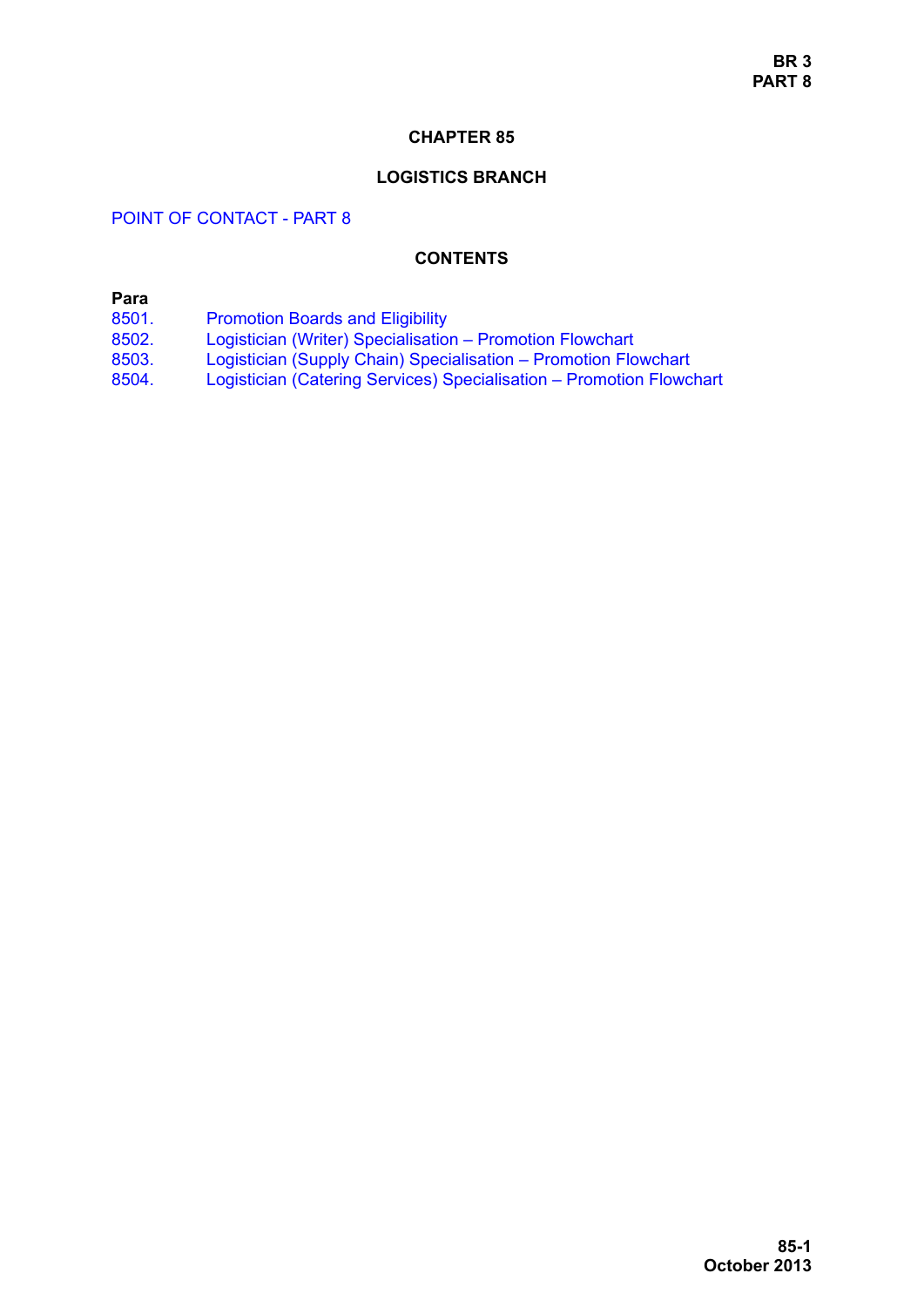# **CHAPTER 85**

# **LOGISTICS BRANCH**

## <span id="page-1-1"></span><span id="page-1-0"></span>**8501. Promotion Boards and Eligibility**

a. Logistics Branch Promotion Boards consider all candidates from each respective specialisation on the basis of merit and regardless of Arm.

b. Officers making recommendations for promotion, confirmation or course, are to pay due regard to the regulations shown in Para 6901. As is already the case, adequate selections will also have to be made to ensure there are sufficient seagoing males to meet the SM requirement. To ensure that the separate GS and SM manning requirements are met, all those selected, who are fit for SM service, will be considered for either Arm, depending on the needs of the Service. The liability to serve in submarines is laid down within Chapter 51.

c. For all specialisations, should Service reasons preclude an individual from taking their annual Rolling OPS Check, a waiver is to be sought from the relevant WO Senior Specialist Advisor in Fleet. Divisional Officers of personnel that fail to complete their Rolling OPS Check are to consider taking administrative action in the form of Warning the individual for Discharge SHORE (Inadequacy).

# **8502. Logistician (Writer) Specialisation – Promotion Flowchart**

New Entry – HMS RALEIGH (see [Note 1](#page-3-0))

**LOGISTICIAN (WRITER) 2**

### **Logistician (Writer) 1 – Advancement criteria**

- a. Successful completion of Phase I and Phase II Training.
- b. Satisfactory completion of specialist NVQ Level 2.

c. Achieved OPS for Log(Wtr)1 by successful completion of AB Workplace Training Booklet (WTB) within 12 months of completing Phase II Training.

d. Recommended for advancement.

e. In date for Royal Naval Fitness Test (RNFT) or waiver obtained on date due advancement; recorded under JPA competency 'CMS|Fitness Test|Navy|'.

f. At least 6 months since last career check (if any) on date due advancement.

Advanced to **LOGISTICIAN (WRITER) 1**

# **Leading Logistician (Writer) – Pre-Selection Requirements**

a. Achieved minimum NAMET 5:5 or Level 1 Functional Skills (or equivalent) in English and Mathematics at Common Reporting Date (CRD) and recorded on JPA with the appropriate competence. To be educationally qualified for promotion (EFP) in accordance with [Para 9640](#page-34-0) and the competence "Educational|RN/RM QELH/ Cpl|Navy|" recorded on JPA.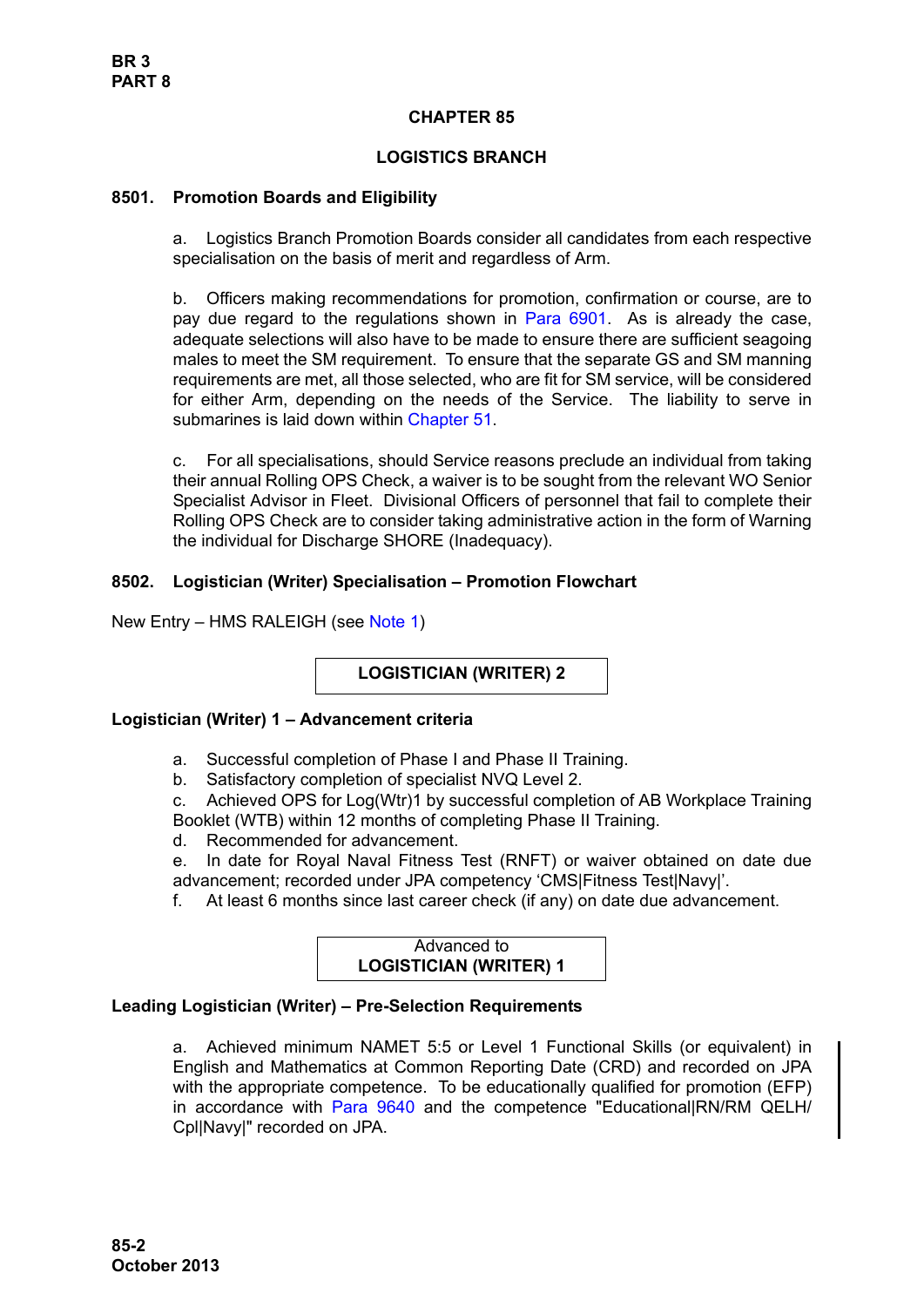b. CBRNDC TB (formally NBCD TB) achieved by nominated CRD and recorded as JPA competency 'Professional|Completion of CBRNDC Task Book (All Ratings)(9J94)|Navy|'. See Para 6904 sub para c for a list of exemptions.

c. Serving on FC/OE1 or EC/2OE that expires after the nominated Common Promotion Date (CPD) (Para 6703 b sub para (7)).

d. Minimum of one year's seniority as Log(Wtr)1 12 months prior to the CPD (Para 6703 b sub para (3)).

e. Recommended for promotion on Appraisal Report at CRD. (2)

f. In date RNFT or waiver obtained at CRD; recorded as JPA competency 'CMS|Fitness Test|Navy|'. (5)

## **Leading Logistician (Writer) – Pre-Promotion Requirements**

g. Passed Annual OPS Check (or waiver obtained) within 12 months of achieving OPS on first occasion (completion of WTB) or within 12 months of last Annual OPS Check at CRD and recorded as JPA competency 'CMS|Annual OPS Check AB1INavvl'.

h. Passed Professional Qualifying Course (PQC) for LLog(Wtr) by nominated CPD+12 months (3) (4) (7).

i. Leading Rates Leadership Course (LRLC) completed and recorded as JPA competency 'Miscellaneous|Leading Rates Leadership Course (RNLA 102)|Navy|'. (7) j. At least 6 months since last career check (if any) on nominated CPD or date due promotion (if later).

k. In date RNFT or waiver obtained at nominated CPD (or when eligible for promotion (if later)); recorded as JPA competency 'CMS|Fitness Test|Navy|'. (6)

#### Promoted to **LEADING LOGISTICIAN (WRITER)**

### **Petty Officer Logistician (Writer) - Pre-Selection Requirements**

- a. Minimum of one year's seniority as a LLog(Wtr) 12 months prior to the CPD.
- b. Serving on FC/OE1 or EC/2OE that expires after the nominated CPD.

c. Recommended for promotion on Appraisal Report at CRD (2)

d. In date RNFT or waiver obtained at CRD; recorded as JPA competency 'CMS|Fitness Test|Navy|'. (5)

e. Achieved minimum Level 2 Functional Skills (or equivalent) in English and Mathematics at CRD and recorded on JPA with the appropriate competence. To be EFP in accordance with [Para 9640](#page-34-0) and the competence "Educational|RN/RM QEPO/ Sgt|Navy|" recorded on JPA.

### **Petty Officer Logistician (Writer) - Pre-Promotion Requirements**

f. Passed Annual OPS Check (or waiver obtained) within 12 months of achieving OPS on first occasion (completion of LH WTB) or within 12 months of last Annual OPS Check at CRD (recorded as JPA competency 'CMS|Annual OPS Check LH|Navy|').

g. Passed PQC for PO Log(Wtr) by nominated CPD+12 months. (3) (4) (7)

h. Senior Rates Leadership Course (SRLC) completed and recorded as JPA competency 'Miscellaneous|Senior Rates Leadership Course (RNLA 103)|Navy|'. (7) i. At least 6 months since last career check (if any) on nominated CPD or date due promotion (if later).

j. In date RNFT or waiver obtained at nominated CPD (or when eligible for promotion (if later)); recorded as JPA competency 'CMS|Fitness Test|Navy|'. (6)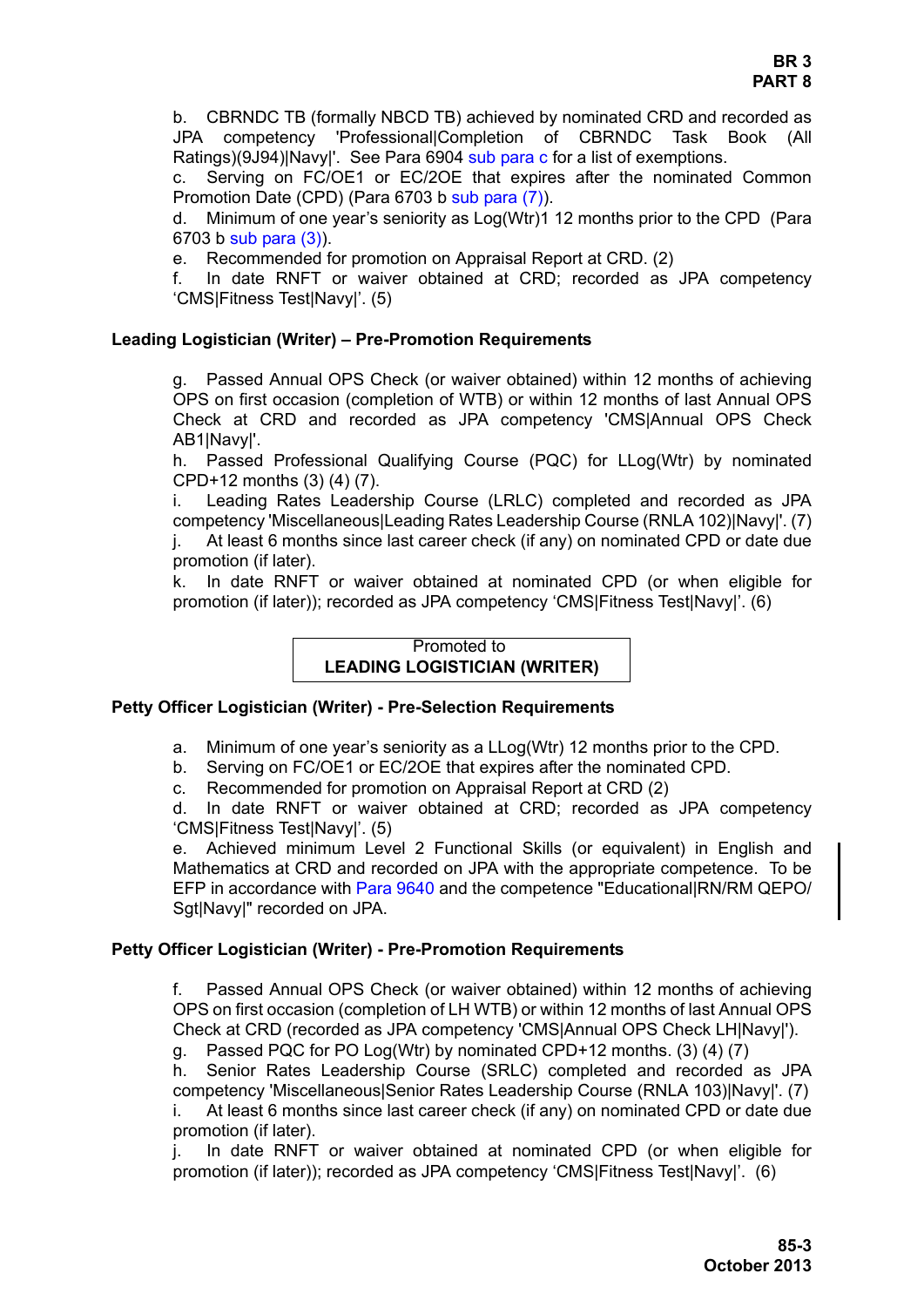## Promoted to **PETTY OFFICER LOGISTICIAN (WRITER)**

# **Chief Petty Officer Logistician (Writer) - Pre-Selection Requirements**

a. Minimum of 3 years seniority as a PO Log(Wtr) 12 months prior to the CPD.

b. Serving on FC/OE1 or EC/2OE that expires after the nominated CPD.

c. Senior Rates Leadership Course (SRLC) completed and recorded as JPA competency 'Miscellaneous|Senior Rates Leadership Course (RNLA 103)|Navy|'.

d. Recommended for promotion on Appraisal Report at CRD.

e. In date RNFT or waiver obtained at CRD; recorded as JPA competency 'CMS|Fitness Test|Navy|'. (5)

# **Chief Petty Officer Logistician (Writer) – Pre-Promotion Requirements**

f. At least 6 months since last career check (if any) on nominated CPD or date due promotion (if later).

g. In date RNFT or waiver obtained at nominated CPD (or when eligible for promotion (if later)); recorded as JPA competency 'CMS|Fitness Test|Navy|'. (6)

## Promoted to **CHIEF PETTY OFFICER LOGISTICIAN (WRITER)**

# **Warrant Officer 1 Logistician (Writer) - Pre-Selection Requirements**

a. Minimum of 3 years' seniority as a CPO Log(Wtr) 12 months prior to the CPD.

b. To be EFP in accordance with [Para 9642.](#page-35-0) Must have achieved minimum Level 2 Functional Skills (or equivalent) in English and Mathematics and the appropriate competence recorded on JPA.

- c. Serving on FC/OE1 or EC/2OE that expires after the nominated CPD.
- d. Recommended for promotion on Appraisal Report at CRD.
- e. In date RNFT or waiver obtained at CRD; recorded as JPA competency 'CMS|Fitness Test|Navy|'. (5)

# **Warrant Officer 1 Logistician (Writer) – Pre-Promotion Requirements**

f. At least 6 months since last career check (if any) on nominated CPD or date due promotion (if later).

g. Satisfy terms of the Assignment Order issued by Promotion Authority.

h. In date RNFT or waiver obtained at nominated CPD (or when eligible for promotion (if later)); recorded as JPA competency 'CMS|Fitness Test|Navy|'. (6)

### Promoted to **WARRANT OFFICER 1 LOGISTICIAN (WRITER)**

# *Notes:*

<span id="page-3-0"></span>*1. Entrants to the Logistician (Writer) specialisation join as a Log(Wtr)2 and must hold British citizenship.*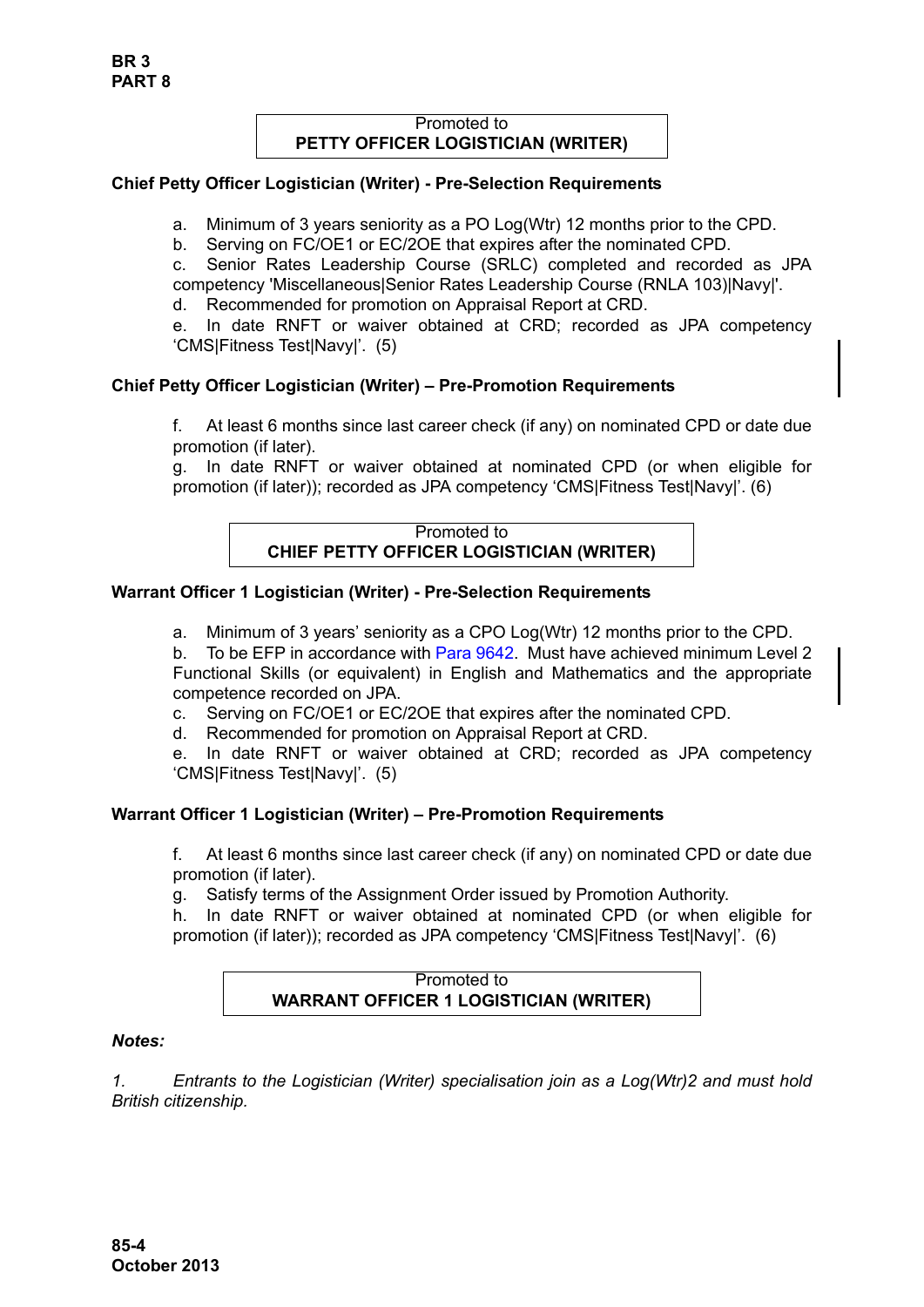*2. Recommendation. Awarded 'Exceptional', 'High' or 'Yes' recommendation for 'Promotion - 1 Rank Up' on SJAR by final RO. Where an otherwise fully eligible candidate has received an SJAR assessment of 'Insufficient Knowledge' at last report, presentation before the next Board will be determined by the Promotion Section using the previous report recommendation.* 

*3. The PQCs for LLog(Wtr) and PO Log(Wtr) are held at the Defence Maritime Logistics School (DMLS). Candidates for these courses are nominated by the Navy Command/ Commodore Naval Personnel (CNPers) from those ratings who have been selected for promotion. Course dates are published annually in DINs.*

*4. Failure of the PQCs will entail the penalties in Para 6912.*

*5. RNFT (at CRD). Ratings are to be in date RNFT or in possession of either a permanent medical exemption as issued by a Naval Service Medical Board of Survey (NSMBOS) or temporary exemption (as issued by the Commanding Officer) on the appropriate CRD. See Para 6720.*

*6. RNFT (at CPD). Ratings are to be in date RNFT or in possession of either a permanent medical exemption as issued by a NSMBOS or temporary exemption (as issued by the Commanding Officer) on the appropriate CPD (or later). See Para 6720.*

*7. Failure to Complete Professional and/or Leadership Course. Refer to Para 6716 for rules on the impact on a rating's promotion if he/she fails to complete PQC and/or LRLC/ SRLC before CPD or within 12 months of CPD as a result of service reasons, non-service reasons (outwith control) or non-service reasons (within control).*

*8. Promotion to LLog(Wtr), PO Log(Wtr), CPO Log(Wtr) and WO1 Log(Wtr) will be authorised in vacancies and dependent upon selection by a Promotion Board. Details of the selection system are given in Chapter 67.*

# <span id="page-4-0"></span>**8503. Logistician (Supply Chain) Specialisation – Promotion Flowchart**

New Entry – HMS RALEIGH (see [Note 1](#page-6-0))

# **LOGISTICIAN (SUPPLY CHAIN) 2**

### **Logistician (Supply Chain) 1 – Advancement criteria**

- a. Successful completion of Phase I and Phase II training.
- b. Satisfactory completion of specialist NVQ Level 2.

c. Achieved OPS for Log(SC)1 by successful completion of AB Workplace Training Booklet (WTB) within 12 months of completing Phase II Training.

d. Recommended for advancement.

e. In date for Royal Naval Fitness Test (RNFT) or waiver obtained on date due advancement; recorded under JPA competency 'CMS|Fitness Test|Navy'.

f. At least 6 months since last career check (if any) on date due advancement.

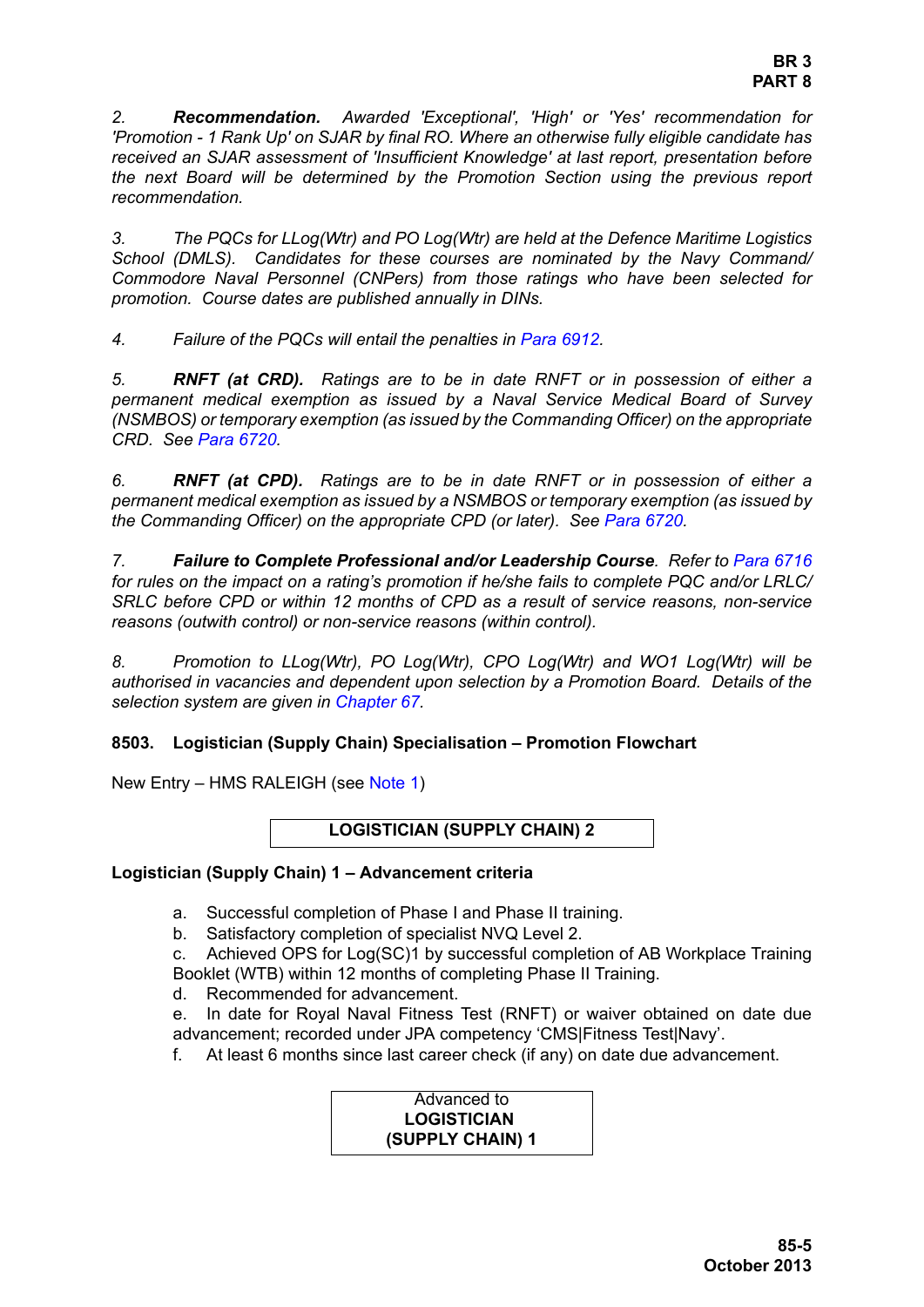# **Leading Logistician (Supply Chain) – Pre-Selection Requirements**

a. Achieved minimum NAMET 5:5 or Level 1 Functional Skills (or equivalent) in English and Mathematics at Common Reporting Date (CRD) and recorded on JPA with the appropriate competence. To be educationally qualified for promotion (EFP) in accordance with [Para 9640](#page-34-0) and the competence "Educational|RN/RM QELH/ Cpl|Navy|" recorded on JPA.

b. CBRNDC TB (formally NBCD TB) achieved at CRD and recorded as JPA competency ''Professional|Completion of CBRNDC Task Book (All Ratings) (9J94)|Navy|'. See Para 6904 sub para c for a list of exemptions.

c. Serving on FC/OE1 or EC/2OE that expires after the nominated Common Promotion Date (CPD) (Para 6703 b sub para (7)).

d. Minimum of one year's seniority as Log(SC)1 12 months prior to CPD (Para 6703  $b$  sub para  $(3)$ ).

e. Recommended for promotion on Appraisal Report at CRD (2)

f. In date RNFT or waiver obtained at CRD; recorded as JPA competency 'CMS|Fitness Test|Navy|'. (5)

### **Leading Logistician (Supply Chain) – Pre-Promotion Requirements**

Passed Annual OPS Check (or waiver obtained) within 12 months of achieving OPS on first occasion (completion of WTB) or within 12 months of last Annual OPS Check at CRD and recorded as JPA competency 'CMS|Annual OPS Check AB1|Navy|'.

h. Passed Professional Qualifying Course (PQC) for LLog(SC) by nominated CPD+12 months. (3)(4)(7)

i. Leading Rates Leadership Course (LRLC) completed and recorded as JPA competency 'Miscellaneous|Leading Rates Leadership Course (RNLA 102)|Navy|'. (7) j. At least 6 months since last career check (if any) on nominated CPD or date due promotion (if later).

k. In date RNFT or waiver obtained at nominated CPD (or when eligible for promotion (if later)); recorded as JPA competency 'CMS|Fitness Test|Navy|'. (6)

#### Promoted to **LEADING LOGISTICIAN (SUPPLY CHAIN)**

### **Petty Officer Logistician (Supply Chain) - Pre-Selection Requirements**

a. Minimum of one year's seniority as a LLog(SC) 12 months prior to the CPD.

- b. Serving on FC/OE1 or EC/2OE that expires after the nominated CPD.
- c. Recommended for promotion on Appraisal Report at CRD (2)

d. In date RNFT or waiver obtained at CRD; recorded as JPA competency 'CMS|Fitness Test|Navy|'. (5)

e. Achieved minimum Level 2 Functional Skills (or equivalent) in English and Mathematics at CRD and recorded on JPA with the appropriate competence. To be EFP in accordance with [Para 9640](#page-34-0) and the competence "Educational|RN/RM QEPO/ Sgt|Navy|" recorded on JPA.

### **Petty Officer Logistician (Supply Chain) – Pre-Promotion Requirements**

f. Passed Annual OPS Check or waiver obtained within 12 months of achieving OPS on first occasion (completion of LH WTB) or within 12 months of last Annual OPS Check at CRD and recorded as JPA competency 'CMS|Annual OPS Check LH|Navy|'.

g. Passed PQC for PO Log(SC) by nominated CPD+12 months. (3) (4) (7)

h. Senior Rates Leadership Course (SRLC) completed and recorded as JPA competency 'Miscellaneous|Senior Rates Leadership Course (RNLA 103)|Navy|'. (7)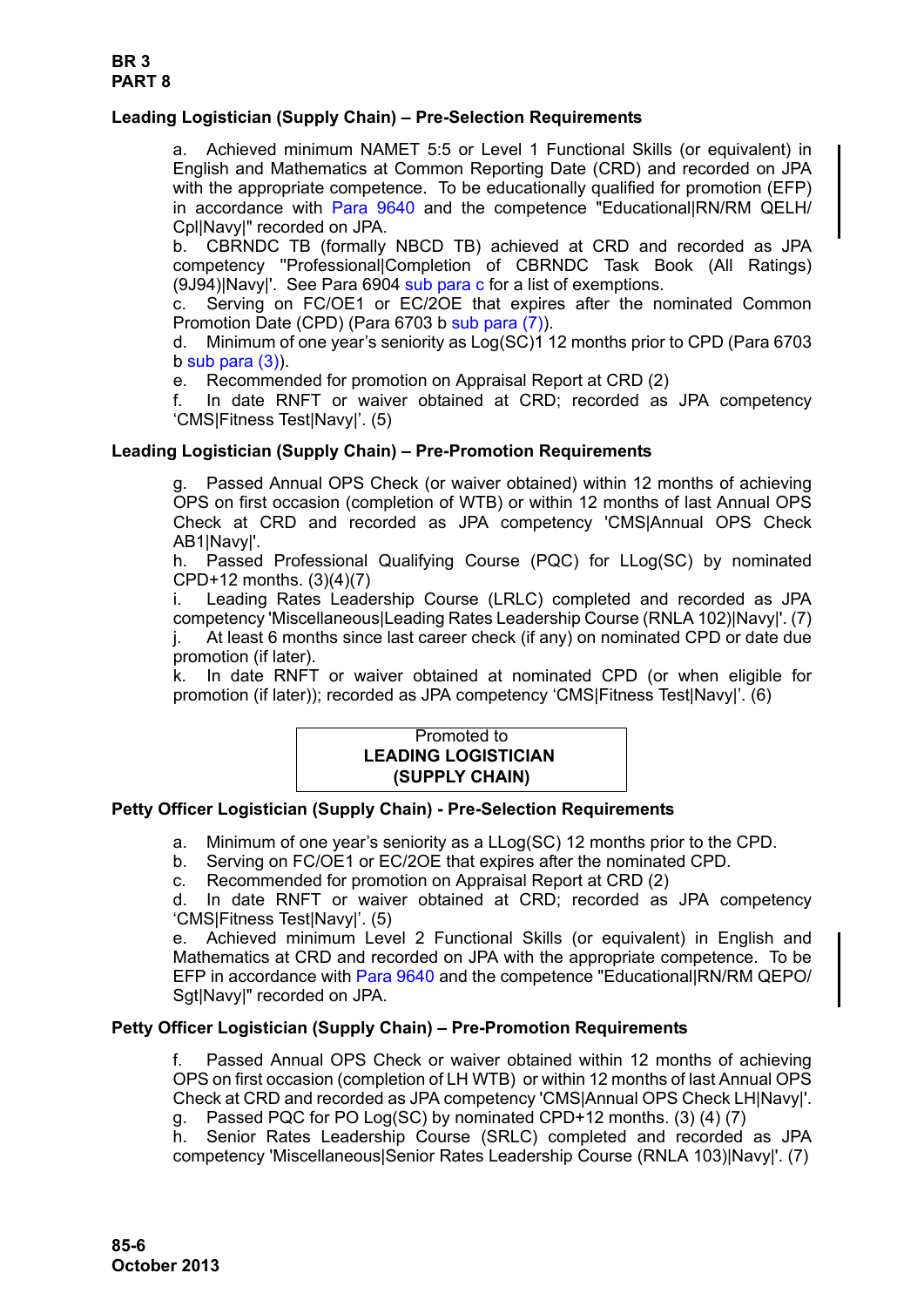i. At least 6 months since last career check (if any) on nominated CPD or date due promotion (if later).

j. In date RNFT or waiver obtained at nominated CPD (or when eligible for promotion (if later)); recorded as JPA competency 'CMS|Fitness Test|Navy|'. (6)

### Promoted to **PETTY OFFICER LOGISTICIAN (SUPPLY CHAIN)**

### **Chief Petty Officer Logistician (Supply Chain) – Pre-Selection Requirements**

a. Minimum of 3 years seniority as PO Log(SC) 12 months prior to the CPD.

b. Serving on FC/OE1 or EC/2OE that expires after the nominated CPD.

c. Senior Rates Leadership Course (SRLC) completed and recorded as JPA competency 'Miscellaneous|Senior Rates Leadership Course (RNLA 103)|Navy|'.

d. Recommended for promotion on Appraisal Report at CRD.

e. In date RNFT or waiver obtained at CRD; recorded as JPA competency 'CMS|Fitness Test|Navy|'. (5)

### **Chief Petty Officer Logistician (Supply Chain) – Pre-Promotion Requirements**

f. At least 6 months since last career check (if any) on nominated CPD or date due promotion (if later).

g. In date RNFT or waiver obtained at nominated CPD (or when eligible for promotion (if later); recorded as JPA competency 'CMS|Fitness Test|Navy|'. (6)

### Promoted to **CHIEF PETTY OFFICER LOGISTICIAN (SUPPLY CHAIN)**

### **Warrant Officer 1 Logistician (Supply Chain) – Pre-Selection Requirements**

a. Minimum of 3 years' seniority as a CPO Log(SC) 12 months prior to the CPD.

b. Serving on FC/OE1 or EC/2OE that expires after the nominated CPD.

c. To be EFP in accordance wit[h Para 9642.](#page-35-0) Must have achieved minimum Level 2 Functional Skills (or equivalent) in English and Mathematics and the appropriate competence recorded on JPA.

d. In date RNFT or waiver obtained at CRD; recorded as JPA competency 'CMS|Fitness Test|Navy|'. (5)

### **Warrant Officer 1 Logistician (Supply Chain) – Pre-Promotion Requirements**

e. At least 6 months since last career check (if any) on nominated CPD or date due promotion (if later).

f. Satisfy terms of Assignment Order issued by Promotion Authority on CPD.

g. In date RNFT or waiver obtained at nominated CPD (or when eligible for promotion (if later)); recorded as JPA competency 'CMS|Fitness Test|Navy|'. (6)

#### Promoted to **WARRANT OFFICER 1 LOGISTICIAN (SUPPLY CHAIN)**

### *Notes:*

<span id="page-6-0"></span>*1. Entrants to the Logistician (Supply Chain) specialisation join as a Log(SC)2.*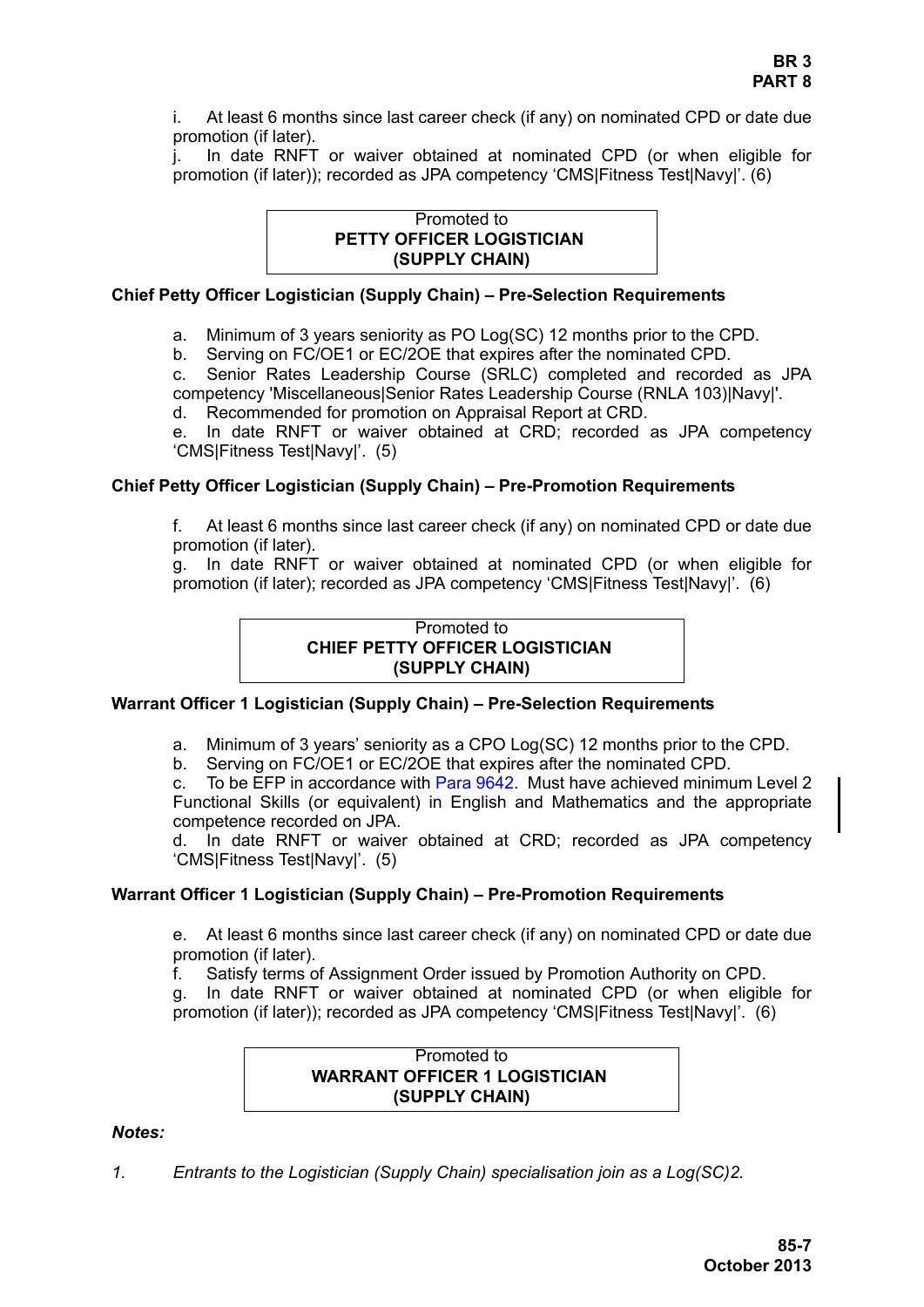*2. Recommendation. Awarded 'Exceptional', 'High' or 'Yes' recommendation for 'Promotion - 1 Rank Up' on SJAR by final RO. Where an otherwise fully eligible candidate has received an SJAR assessment of 'Insufficient Knowledge' at last report, presentation before the next Board will be determined by the Promotion Section using the previous report recommendation.* 

*3. The PQCs for LLog(SC) and PO Log(SC) are held at the Defence Maritime Logistics School (DMLS). Candidates for these courses are nominated by the Navy Command/ Commodore Naval Personnel (CNPers) from those ratings who have been selected for promotion. Course dates are published annually in DINs.*

*4. Failure of the PQCs will entail the penalties in Para 6912.*

*5. RNFT (at CRD). Ratings are to be in date RNFT or in possession of either a permanent medical exemption as issued by a Naval Service Medical Board of Survey (NSMBOS) or temporary exemption (as issued by the Commanding Officer) on the appropriate CRD. See Para 6720.*

*6. RNFT (at CPD). Ratings are to be in date RNFT or in possession of either a permanent medical exemption as issued by a NSMBOS or temporary exemption (as issued by the Commanding Officer) on the appropriate CPD (or later). See Para 6720.*

*7. Failure to Complete Professional and/or Leadership Course. Refer to Para 6716 for rules on the impact on a rating's promotion if he/she fails to complete PQC and/or LRLC/ SRLC before CPD or within 12 months of CPD as a result of service reasons, non-service reasons (outwith control) or non-service reasons (within control).*

*8. Promotion to LLog(SC), PO Log(SC), CPO Log(SC) and WO1Log(SC) will be authorised in vacancies and dependent upon selection by a Promotion Board. Details of the selection system are given in Chapter 67.*

# <span id="page-7-0"></span>**8504. Logistician (Catering Services) Specialisation – Promotion Flowchart**

New Entry – HMS RALEIGH (see [Note 1](#page-10-0))

**LOGISTICIAN (CHEF OR STEWARD) 2**

# **Logistician (Chef or Steward) 1 – Advancement criteria**

- a. Successful completion of Phase I and Phase II training.
- b. Satisfactory completion of specialist NVQ Level 2.

c. Achieved OPS for Log(Chef)1 or Log(Std)1 by successful completion of the relevant AB Workplace Training Booklet (WTB) within 12 months of completing Phase II Training.

- d. Recommended for advancement.
- e. In date for Royal Naval Fitness Test (RNFT) or waiver obtained on date due advancement; recorded under JPA competency 'CMS|Fitness Test|Navy|'. (5)
- f. At least 6 months since last career check (if any) on date due advancement.

Advanced to **LOGISTICIAN (CHEF OR STEWARD) 1**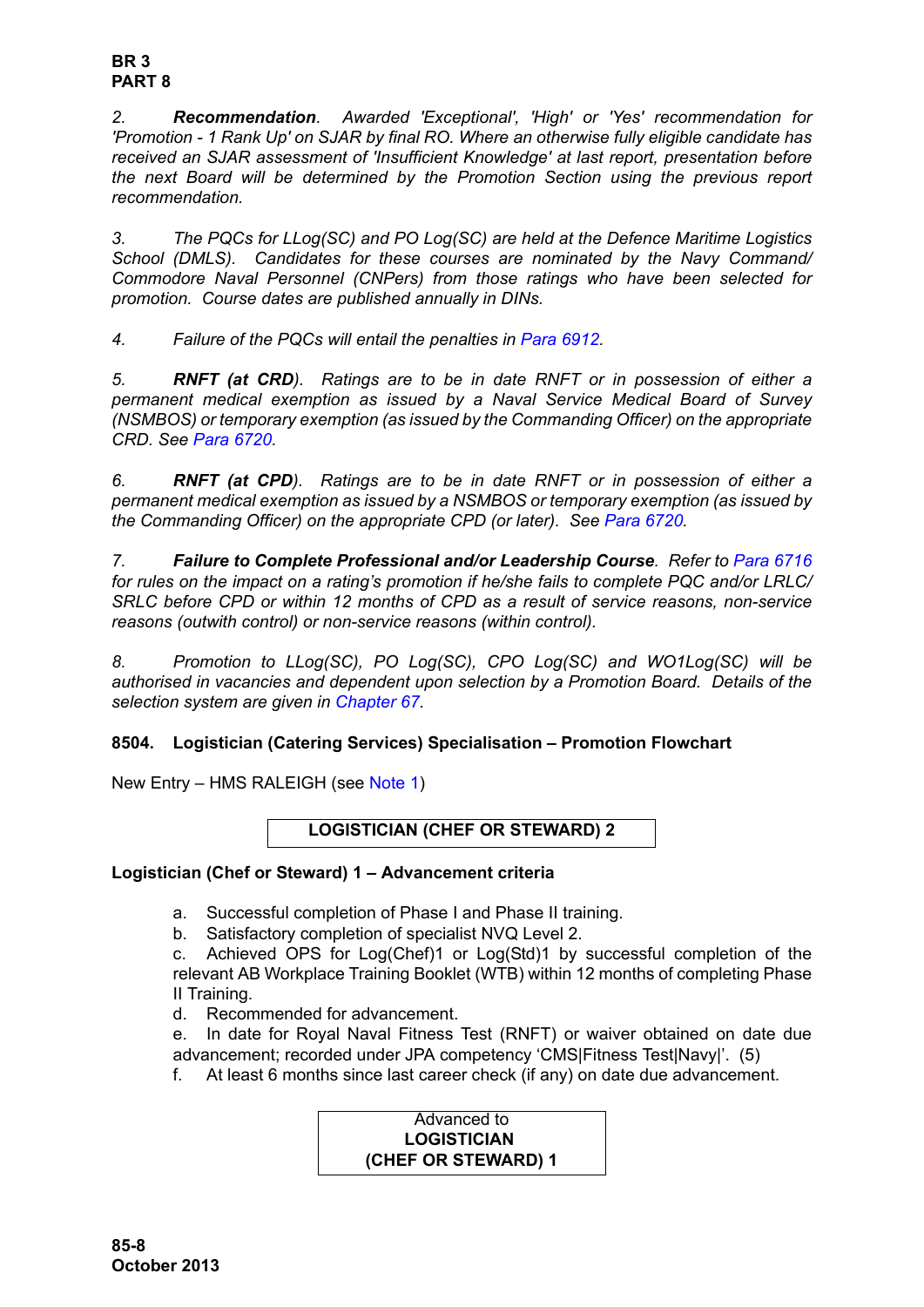## **Leading Logistician (Chef or Steward) – Pre-Selection Requirements**

a. Achieved minimum NAMET 5:5 or Level 1 Functional Skills (or equivalent) in English and Mathematics at Common Reporting Date (CRD) and recorded on JPA with the appropriate competence. To be educationally qualified for promotion (EFP) in accordance with [Para 9640](#page-34-0) and the competence "Educational|RN/RM QELH/ Cpl|Navy|" recorded on JPA.

b. CBRNDC TB (formally NBCD TB) achieved at CRD and recorded as JPA competency ''Professional|Completion of CBRNDC Task Book (All Ratings)(9J94)|Navy|'. See Para 6904 sub para c for a list of exemptions.

c. Serving on FC/OE1 or EC/2OE that expires after the nominated Common Promotion Date (CPD) (Para 6703 b sub para (7)).

d. Minimum of one year's seniority as Log(Chef)1 or Log(Std)1 12 months prior to the CPD (Para 6703 b sub para (3)).

e. Recommended for promotion on Appraisal Report at CRD (2)

f. In date RNFT or waiver obtained at CRD; recorded as JPA competency 'CMS|Fitness Test|Navy|'. (5)

## **Leading Logistician (Chef or Steward) – Pre-Promotion Requirements**

g. Passed Annual OPS Check (or waiver obtained) within 12 months of achieving OPS on first occasion (completion of WTB) or within 12 months of last Annual OPS Check at CRD. Recorded as JPA competency 'CMS|Annual OPS Check AB1|Navy|'. h. Passed Professional Qualifying Course (PQC) for LLog(Chef) or LLog(Steward)

by nominated CPD+12 months.  $(3)$   $(4)$   $(7)$ 

i. Leading Rates Leadership Course (LRLC) completed and recorded as JPA competency 'Miscellaneous|Leading Rates Leadership Course (RNLA 102)|Navy|'. (7)

j. At least 6 months since last career check (if any) on nominated CPD or date due promotion (if later).

k. In date RNFT or waiver obtained at nominated CPD (or when eligible for promotion (if later)); recorded as JPA competency 'CMS|Fitness Test|Navy|'. (6)

### Promoted to **LEADING LOGISTICIAN (CHEF OR STEWARD)**

### **Petty Officer Logistician (Catering Services) - Pre-Selection Requirements**

a. Minimum of one year's seniority as a LLog(Chef) or LLog(Steward) 12 months prior to the CPD.

b. Serving on FC/OE1 or EC/2OE that expires after the nominated CPD.

c. Recommended for promotion on Appraisal Report at CRD. (2)

d. In date RNFT or waiver obtained at CRD; recorded as JPA competency 'CMS|Fitness Test|Navy|'. (5)

e. Achieved minimum Level 2 Functional Skills (or equivalent) in English and Mathematics at CRD and recorded on JPA with the appropriate competence. To be EFP in accordance with [Para 9640](#page-34-0) and the competence "Educational|RN/RM QEPO/ Sgt|Navy|" recorded on JPA.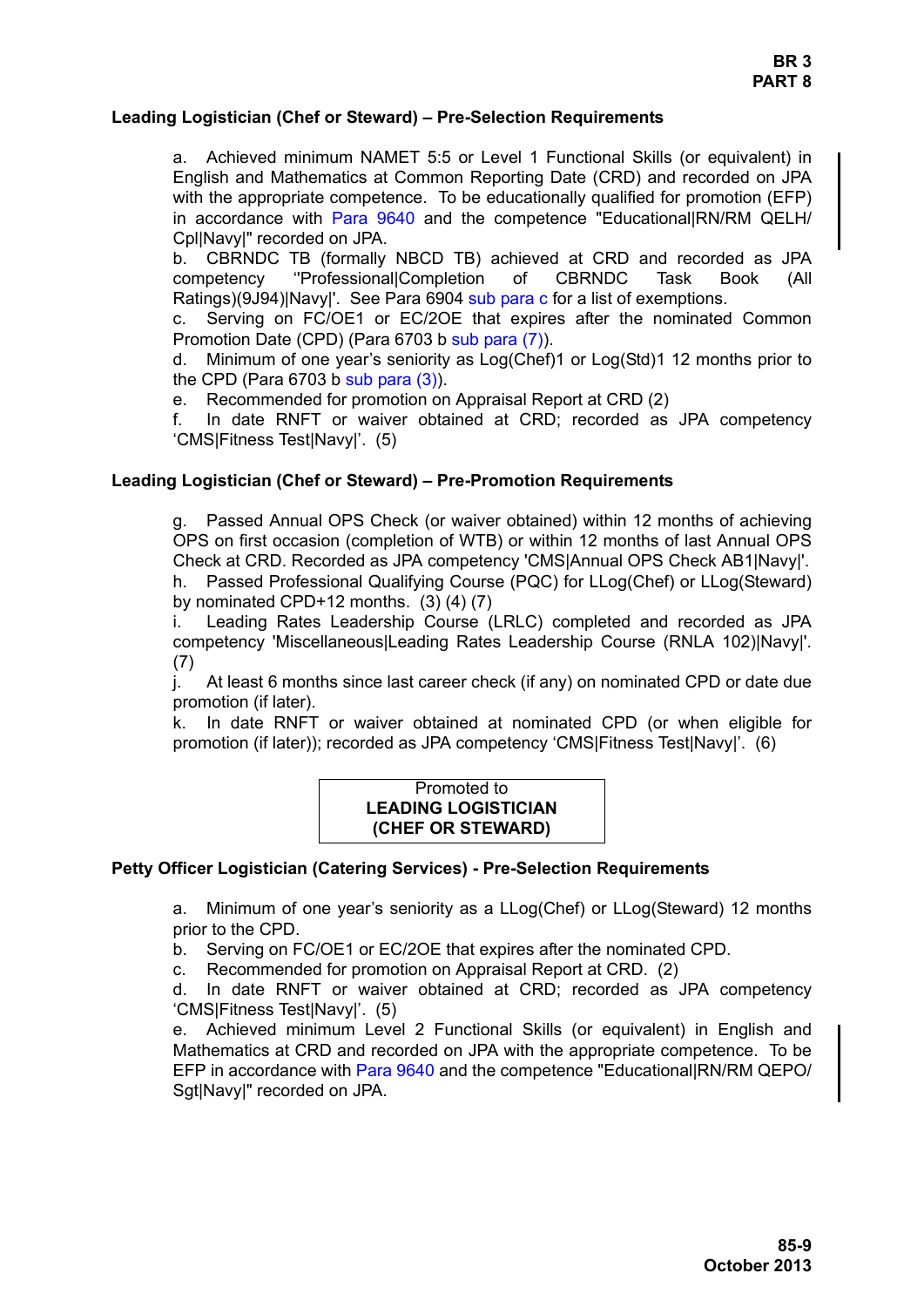# **Petty Officer Logistician (Catering Services) - Pre-Promotion Requirements**

f. Passed Annual OPS Check (or waiver obtained) within 12 months of achieving OPS on first occasion (completion of LH WTB) or within 12 months of last Annual OPS Check at CRD. Recorded as JPA competency 'CMS|Annual OPS Check LH|Navy|'.

g. Passed PQC for PO Log(CS) by nominated CPD+12 months. (3) (4) (7) h. Senior Rates Leadership Course (SRLC) completed and recorded as JPA competency 'Miscellaneous|Senior Rates Leadership Course (RNLA 103)|Navy|'. (7) i. At least 6 months since last career check (if any) on nominated CPD or date due promotion (if later).

j. In date RNFT or waiver obtained at nominated CPD (or when eligible for promotion (if later)); recorded as JPA competency 'CMS|Fitness Test|Navy|'. (6)

## Promoted to **PETTY OFFICER LOGISTICIAN (CATERING SERVICES)**

# **Chief Petty Officer Logistician (Catering Services) – Pre-Selection Requirements**

a. Minimum of 3 years seniority as PO Log(CS) 12 months prior to the CPD.

b. Serving on FC/OE1 or EC/2OE that expires after the nominated CPD.

c. Senior Rates Leadership Course (SRLC) completed and recorded as JPA competency 'Miscellaneous|Senior Rates Leadership Course (RNLA 103)|Navy|'.

d. Recommended for promotion on Appraisal Report at CRD. (2)

e. In date RNFT or waiver obtained at CRD; recorded as JPA competency 'CMS|Fitness Test|Navy|'. (5)

### **Chief Petty Officer Logistician (Catering Services) – Pre-Promotion Requirements**

f. At least 6 months since last career check (if any) on nominated CPD or date due promotion (if later).

g. In date RNFT or waiver obtained at nominated CPD (or when eligible for promotion (if later)); recorded as JPA competency 'CMS|Fitness Test|Navy|'. (6)

#### Promoted to **CHIEF PETTY OFFICER LOGISTICIAN (CATERING SERVICES)**

### **Warrant Officer 1 Catering Services - Pre-Selection Requirements**

a. Minimum of 3 years' seniority as a CPO Log(CS) 12 months prior to the CPD.

b. Serving on FC/OE1 or EC/2OE that expires after the nominated CPD.

c. To be EFP in accordance with [Para 9642.](#page-35-0) Must have achieved minimum Level 2 Functional Skills (or equivalent) in English and Mathematics and the appropriate competence recorded on JPA.

d. Recommended for promotion on Appraisal Report at CRD. (2)

e. In date RNFT or waiver obtained at CRD; recorded as JPA competency 'CMS|Fitness Test|Navy|'. (5)

### **Warrant Officer 1 Catering Services – Pre-Promotion Requirements**

f. At least 6 months since last career check (if any) on nominated CPD or date due promotion (if later).

g. Satisfy terms of Assignment Order issued by Promotion Authority on CPD.

h. In date RNFT or waiver obtained at nominated CPD (or when eligible for promotion (if later)); recorded as JPA competency 'CMS|Fitness Test|Navy|'. (6)